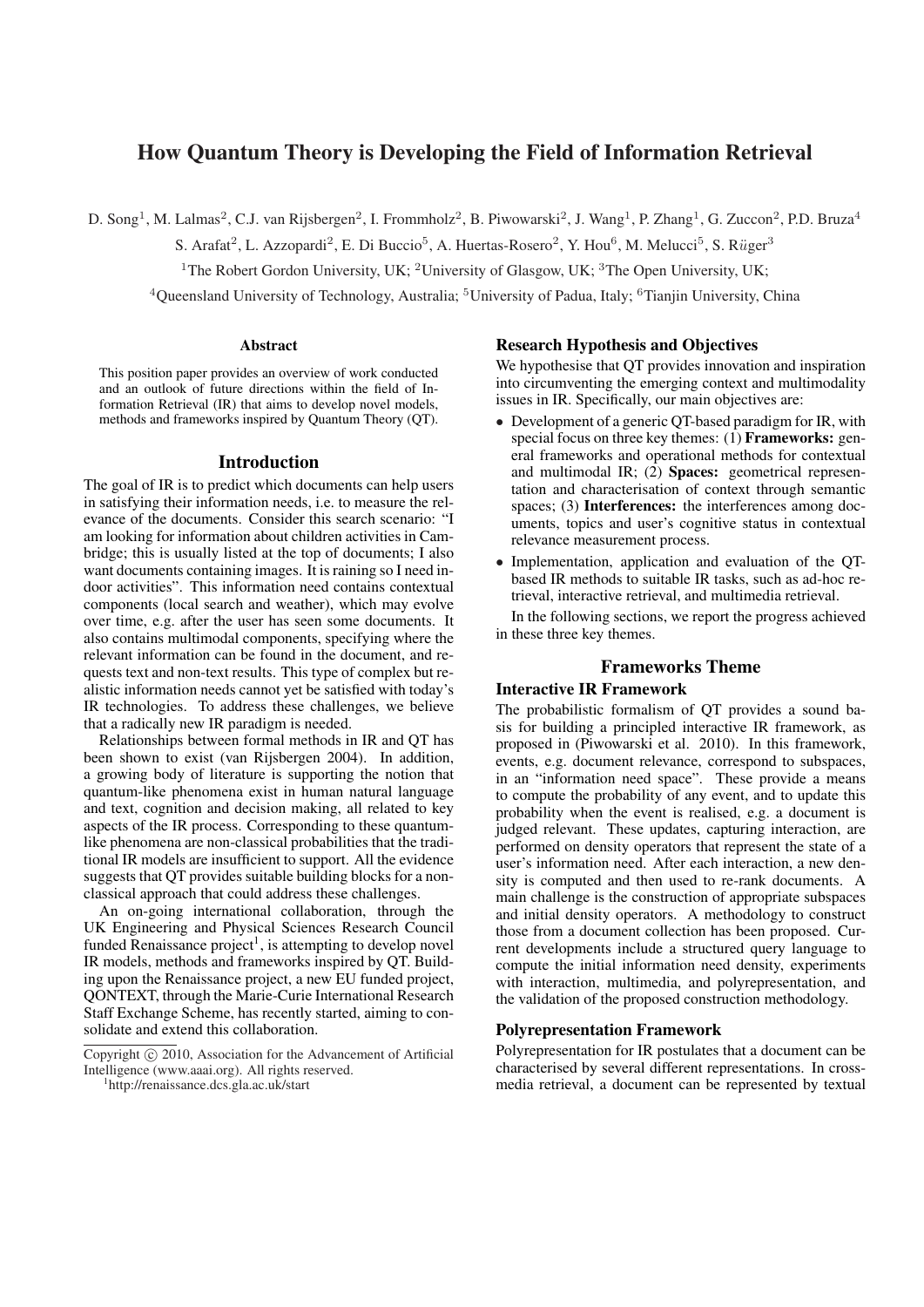and visual features. A document can be looked from different viewpoints, e.g. its authors, its content, user-given reviews, ratings. Each of these properties characterises the document with respect to different representations. If there is a ranking w.r.t. each representation, the intersection of it (i.e. documents appearing in all rankings) is called the "cognitive overlap". Polyrepresentation suggests that relevant documents are at the cognitive overlap of the documents representations. Our aim is to support polyrepresentation in a QT-inspired interactive IR framework, as proposed in (Frommholz et al. 2010). Each distinct representation is described within a Hilbert space, similar to the aforementioned information need space. We define a product Hilbert space of the single representation spaces. Instead of combining the ranking scores independently from different representations, states in this space may be correlated or nonseparable due to interrelations between representations. The ranking scores are then computed in a way analogous to the expected outcome of a quantum measurement (Wang, Song, and Kaliciak 2010). Initial experiment has shown a promising performance of the approach in image retrieval.

# Logical Imaging

Logic-based models played a fundamental role in the development of IR research. van Rijsbergen (2004) provided the basis for describing logic-based IR models within a quantum formalism, and in particular within Hilbert spaces. Zuccon, Azzopardi and van Rijsbergen (2008) proposed a concrete formulation of a well-known logic-based IR technique, i.e. Logical Imaging, in terms of QT. Logical Imaging (LI) is a technique for updating the probability that a document is relevant to a query by exploiting inter-document term relationships. The new formalisation of LI in terms of QT develops from an analogy between states of a quantum system and terms in documents. In particular, the dynamics of a physical system is associated with the kinematics of probabilities generated by LI. By placing LI within the quantum framework, a mathematical basis is provided to capture, model and use the contextual information associated with a term to understand its meaning in a specific context. The latter was not dealt with in the original LI model.

## Quantum Based Measurements for Documents

The problem of representing text documents within an IR system is formulated as an analogy to that of representing the quantum states of a physical system. In (Huertas-Rosero, Azzopardi, and van Rijsbergen 2008), lexical measurements of text are proposed as a way of representing documents which are akin to physical measurements on quantum states. The representation of the text is only known after measurements have been made, because the process of measuring may destroy parts of the text. Thus, the document is characterised through erasure. We define the Selective Erasers as a model of lexical measurement and explore ways of using them to obtain information from documents. Amongst these characteristics are those suitable for using as term weights, based on e.g. occurrence frequencies and distances between occurrences. Erasers are explored as ways of obtaining information about how one term is used with

respect to another, like various co-occurrence quantification methods, and distances between neighbouring occurrences. Mathematical structures like lattices and algebras can be defined to generate composite operations able to capture semantic information from text (Huertas-Rosero, Azzopardi, and van Rijsbergen 2009). This research has produced a mathematical foundation for a quantum-like representation of text and provides a basis for indexing and retrieval within a QT-inspired IR system.

# Search Simulation Framework

In addition to a mathematical framework, QT provides abstract concepts describing the physical world that may be suitable metaphors for describing IR phenomena. Following this premise, we studied the application of QT concepts to address some foundational issues in search (Arafat and van Rijsbergen 2007). Initially, the problem was to define the concept and process of search and to differentiate it from other processes. This then led to forming a model of search that spurred investigation of problems related to incorporating models of user cognition and interaction within this search model. One conclusion from this work is that, in order to fully benefit from the formalisation tools from QT, a methodological shift in the approach to evaluation in IR is required. Specifically, interactive search scenario simulation would require to be considered. The implications of such a shift are currently under investigation.

# Spaces Theme

## Context Spaces

Capturing context requires exploiting different sources of evidence involved in the IR process. These sources are the properties of the different entities involved when retrieving and accessing information, where examples of entities include document, task, user, or location. To exploit the variety of entities and sources, it is necessary to model the relationships existing between the entities and those existing between the properties of the entities. Such relationships are themselves possible sources that can be used to predict relevance. In (Di Buccio, Lalmas, and Melucci ), we proposed a methodology that supports the design of an IR system able to model in a uniform way the properties of the entities involved, the properties of their relationships and the relationships between the different properties. Sources and relationships are modeled and then exploited through a geometric framework (Melucci 2008), which provides a uniform and concrete representation in terms of vector subspaces. For instance, the degree to which a modeled source occurs in a document can be measured as the distance between the vector representation of the document and the subspace modeling the source(s) spanned by the vector space basis. This motivates the trace-based function proposed in (van Rijsbergen 2004). Using trace in IR, and in particular the density operators, provides the means to establish a link between geometry and probability in vector spaces.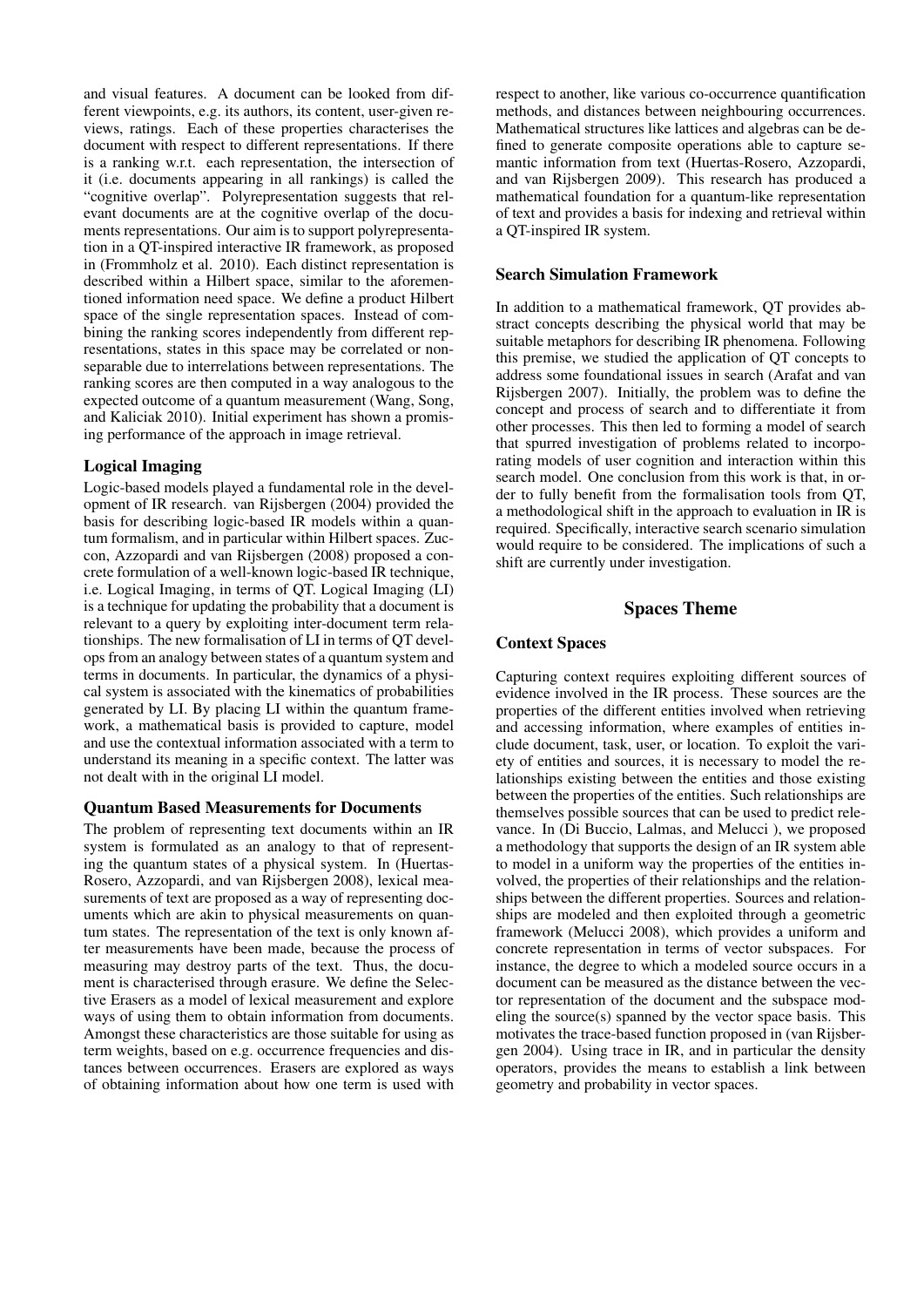### Semantic Subspaces

A major IR challenge is how to represent documents to support the retrieval of those relevant to a user query without retrieving documents that are instead irrelevant. In the vector space model for IR, a document is represented as a vector whose components indicate the (weighted) presence or absence of a term in the document itself. Documents are then matched against a user query, represented as a vector as well, by means of the inner product. Zuccon, Azzopardi and van Rijsbergen (2009b) proposed an alternative approach: documents are represented as subspaces, which encode the semantic of the document itself. However, assuming that a user picks a document, and thus its associated subspace, to represent the query, how could documents be compared to discriminate between relevant and irrelevant? This problem is reformulated as how to distinguish preparations of different quantum systems, where preparations are represented by semantic (sub)spaces. With this in mind, the subspace distance is introduced. Empirical experiments showed that the subspace representation of documents together with the subspace distance provide a technique for separating relevant documents from irrelevant ones.

Non-separability in Human Semantic Space A theory and associated experimental apparatus has been developed for testing whether concept combinations are non-separable in human memory in (Bruza et al. 2009). For instance, the term "bat" can be modelled in a two dimensional vector space as a vector that expresses the intuition that "bat" is a linear combination of two possible senses e.g. "sport" and "animal" (which correspond to vector space basis). The same can be said for the term "boxer" which also has two senses, one dealing with the sport of boxing and the other relating to the breed of dog. As both terms can be represented as a superposition between the basis states corresponding to "sport" and "animal", this opens the possibility to represent the concept combination "boxer bat" following the quantum formalism. In QT, interacting systems are formalised via a tensor product of the individual systems, representing the concept combination "boxer bat" as the outer product of the two vectors. The state of "boxer bat" is decomposable, if it can be established as a product of the state "boxer" with the state "bat". Such a decomposable state of the interacting systems is termed as being separable. We are interested in the non-separability of concept combinations. This has been investigated using a basic quantum-like model of concept combinations. An empirical framework for testing whether such non-separable combinations actually manifest in cognition and some initial results for bi-ambiguous concept combinations are given in (Bruza et al. 2010). Thus far, preliminary results suggest many concept combinations are "pseudo-classically" non-separable meaning the combination cannot be modelled by probability distributions across the senses of the individual words. There are some concept combinations, however, which appear quantum-like entangled but more empirical experimentation is needed to verify this. The non-separability of concept combinations suggests that for an IR system to effectively represent concepts, the representations used should be non-compositional. For example, this rules out using mixture models to represent concept combinations as such models are clearly compositional.

## Deriving Pure High-order Semantic Associations from Semantic Spaces

The classical bag-of-words vector space model (VSM) fails to capture high-order semantic associations (interactions) between terms. Initial evidence has shown that the phenomenon of quantum-like entanglement (e.g. as nonseparable associations) exists in a semantic space and can potentially play a crucial role in determining the embedded semantics. We propose to consider *pure* high-order interactions (e.g. the terms "invasion", "Napoleon" and "Spain" form a high-level semantic entity) that cannot be reduced to the compositional effect of lower-order ones (e.g. the co-occurrence of "invasion" and "Napoleon" and the cooccurrence of "Spain" and "Napoleon"), as an indicator of non-separable high-level semantic entities. To characterize the intrinsic order of interactions and distinguish pure highorder interactions from lower-order ones, we developed a set of methods (Hou and Song 2009), upon which we propose an extended vector space model (EVSM) that involves context-sensitive high-order information and aims at characterizing high-level retrieval contexts. Compared with the direct incorporation of classical statistical dependence in VSM, our methods have proved mathematically more rigorous. An extensive empirical evaluation is on-going.

# Interference Theme

### Interference in Document Ranking

Document ranking in response to a user query is usually produced according to the Probability Ranking Principle (PRP), i.e. by ordering the documents according to decreasing probability of relevance. Documents relevance judgements are assumed to be independent from other documents. This is an unreal assumption. In (Zuccon, Azzopardi, and van Rijsbergen 2009a), an analogy between the document ranking scenario in IR and the double slit experiment has been suggested. Through this analogy, it was shown that the PRP resorts to model the ranking scenario as Kolmogorovian probability theory models the double slit experiment. As it is known from empirical observations, the Kolmogorovian predictions for the double slit experiment are inadequate, while those obtained through quantum probability theory correctly reassemble the empirical observations of the physical experiment. This suggests to model the document ranking scenario in IR by adopting quantum probability theory. The resultant is a novel quantum probability ranking principle (QPRP), where interference plays a key role, representing interdependent document relevance. QPRP is able to model situations where a document relevance assessment is influenced by other documents. Empirical validations have consolidated QPRP as the state of the art criteria for ranking documents under interdependent document relevance.

### Cognitive Interference

The concept of interference is applied to relevance assessments, aiming to explain and predict user behaviour rather